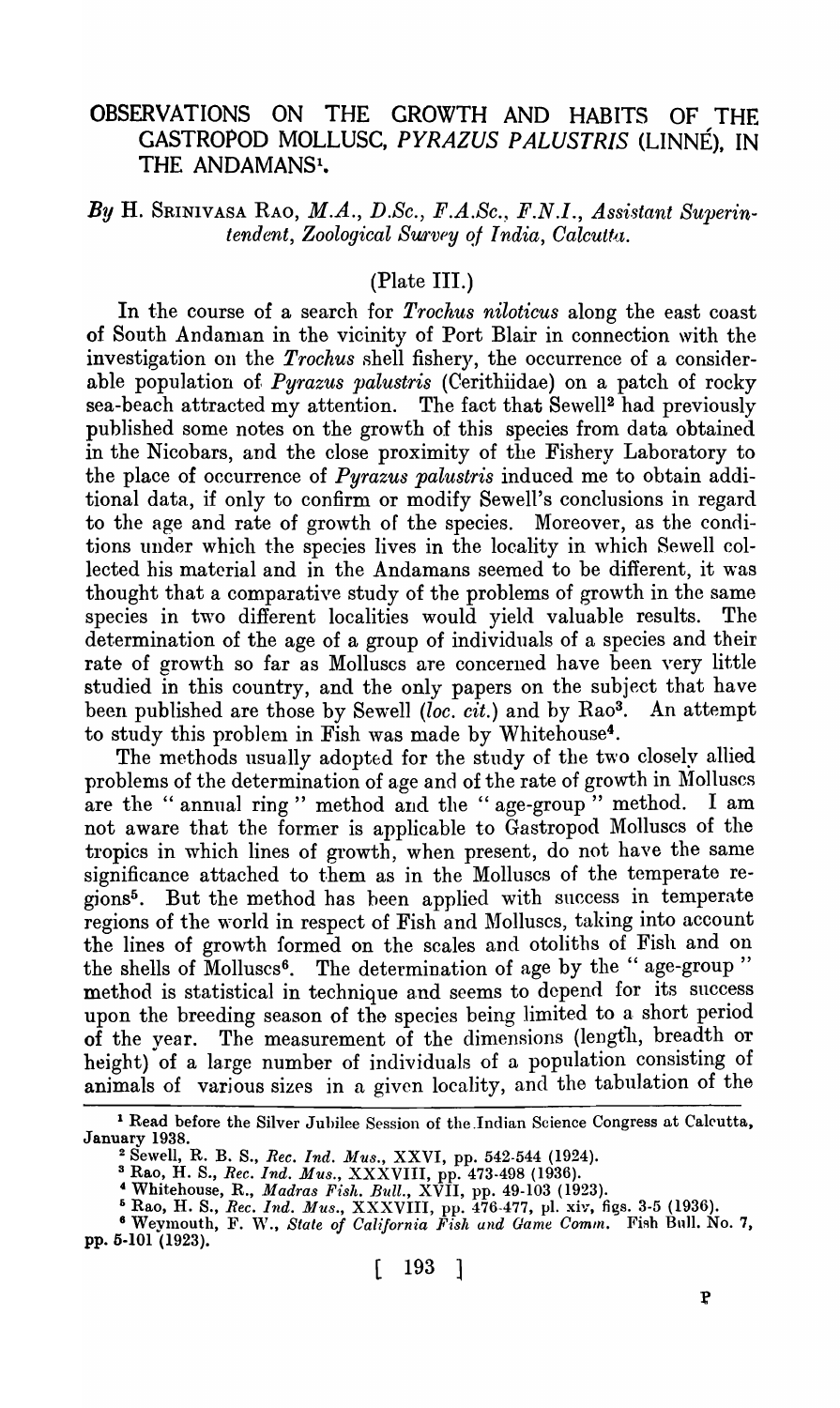measurements obtained will show an approximate grouping of the animals of the same age. Thus the first year group will consist of a majority of small individuals of more or less the same size, the second year group of comparatively larger individuals which are in a majority, the third year group of still larger individuals, and so on. The difference in the majority-size of these groups will indicate the extent of growth between successive years. But as age increases the difference in size between the later year-groups becomes so small that age-determination by this method becomes difficult, if not impossible. The applicability of the "age-group" method is therefore restricted to the younger groups of a species. In regard to the older groups, however, it may be used as a rough and ready method, provided that for accurate results the conclusions are capable of being checked by more reliable methods.

A careful examination of a large number of individuals of *Pyrazus palustris* occurring in Port Blair revealed the fact that a large majority were sexually immature, and that a considerable proportion of the population of this species belonged to the young stages of the first and second year classes. It was, therefore, decided to collect as much material as possible for the determination of age by the 'age-group' or 'majority-size' method.

The occurrence of *Pyrazus palustris* in a restricted area not more than 2,400 sq. ft. in extent along the ten-mile coast line investigated was a remarkable fact. The area (Plate III, fig. 3) in question lies between tide-marks, and is well-covered by 3 feet of water in exceptionally high tide, by 6 inches to a foot of water in places in ordinary low tide, while barely moist in others. It lies about 3 furlongs south of South Point Light and immediately north of Murdakhari Bay (Plate III, fig. 2). The rocks, worn out by wind, rain and surf, lie parallel to the shore in regular lines, and in the channels between the rows of rocks the species occurs in great numbers. Similar channels between the high ridges near the South Point Light (Plate III, fig. 1) which are a continuation of the same rocks are singularly devoid of individuals of *Pyrazus palustris*, and so are the rock-pools (Plate III, fig. 4) on the coasts in the vicinity of Port Blair. The bottom of the channels where the Mollusc occurs is covered in some places with coarse sand and gravel, and in some with soft mud, while in others it is bare and consists of rock. The entire area 2,400 sq. ft. in extent was divided, for the sake of convenience, into 12 equal plots, 200 sq. ft. each, the limits of which were demarcated by arrow-marks chiselled on the rocks. As the population of shells in the area was so large that all the individuals present could not be collected on the same day, it was decided to visit the area periodically. During the period of investigation from Decemher 1934 to May 1935, and in February 1936 the area was visited once or twice a month, and shells (both living and dead) of various sizes found in selected plot or plots, from A to L, were collected on the same day. The shells from each plot were kept separately, and the maximum height of each shell from the apex of the spire to the anterior margin of the peristome was measured by callipers in fractions of millimeters. The measured shells were removed to a sandy bay north of the South Point Light from which access to the original place of collection was difficult.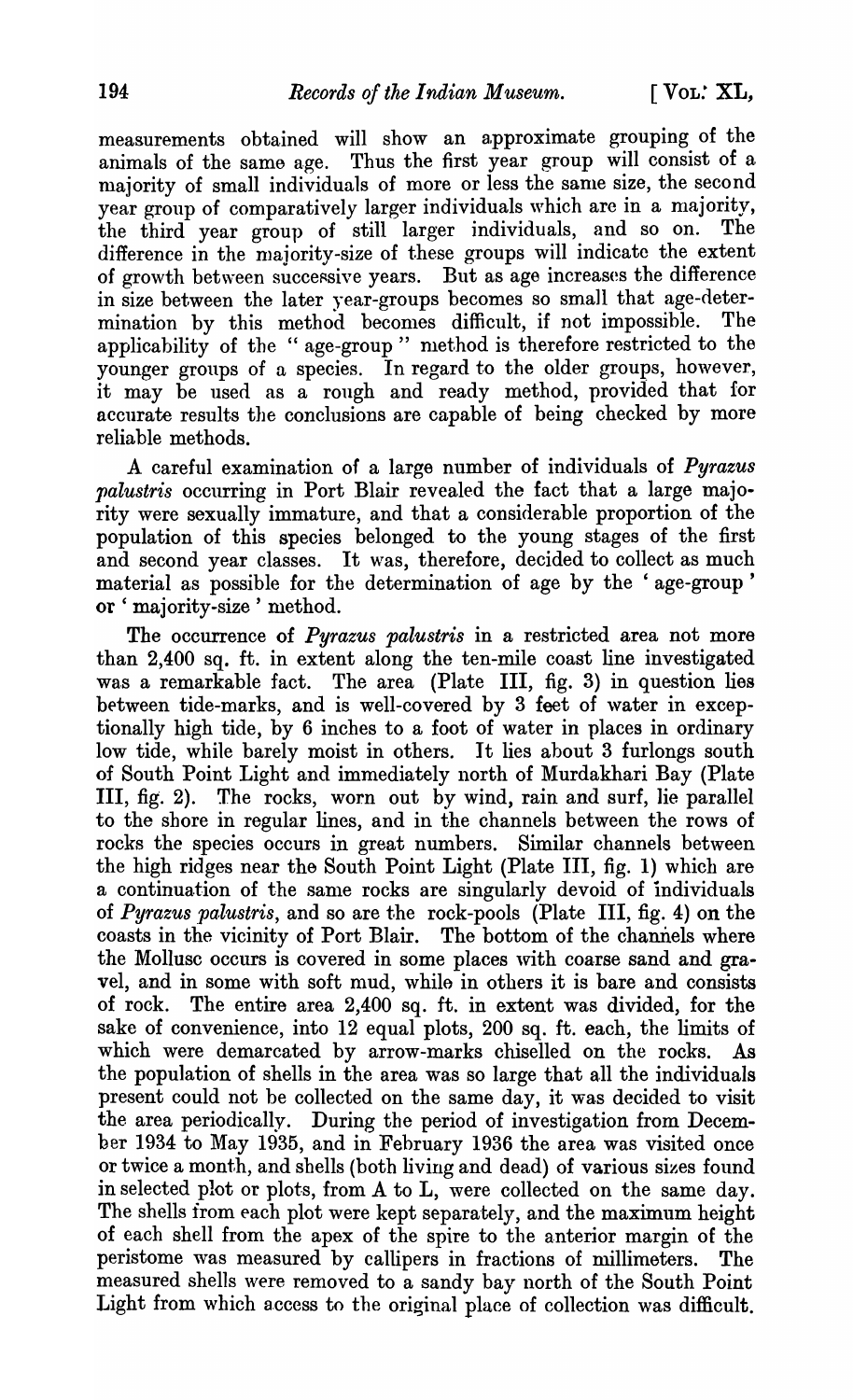The removal of the shells to a distant place was only a safeguard against the possibility of measured individuals mixing up with the unmeasured ones, and it was also my intention to estimate the entire population of the shells of *Pyrazus palustris* found in the area. The subdivisions of the area being contiguous and without insurmountable barriers, the animals could move about freely in search of food from one subdivision to the other. It was, therefore, found that after all the shells in a plot were removed, those from adjacent plots had crawled



TEXT-FIG. 1.-Graph showing the number of shells of Pyrazus palustris of various sizegroups collected at Port Blair during each month of the period December 1934 to May 1935, and in February 1936.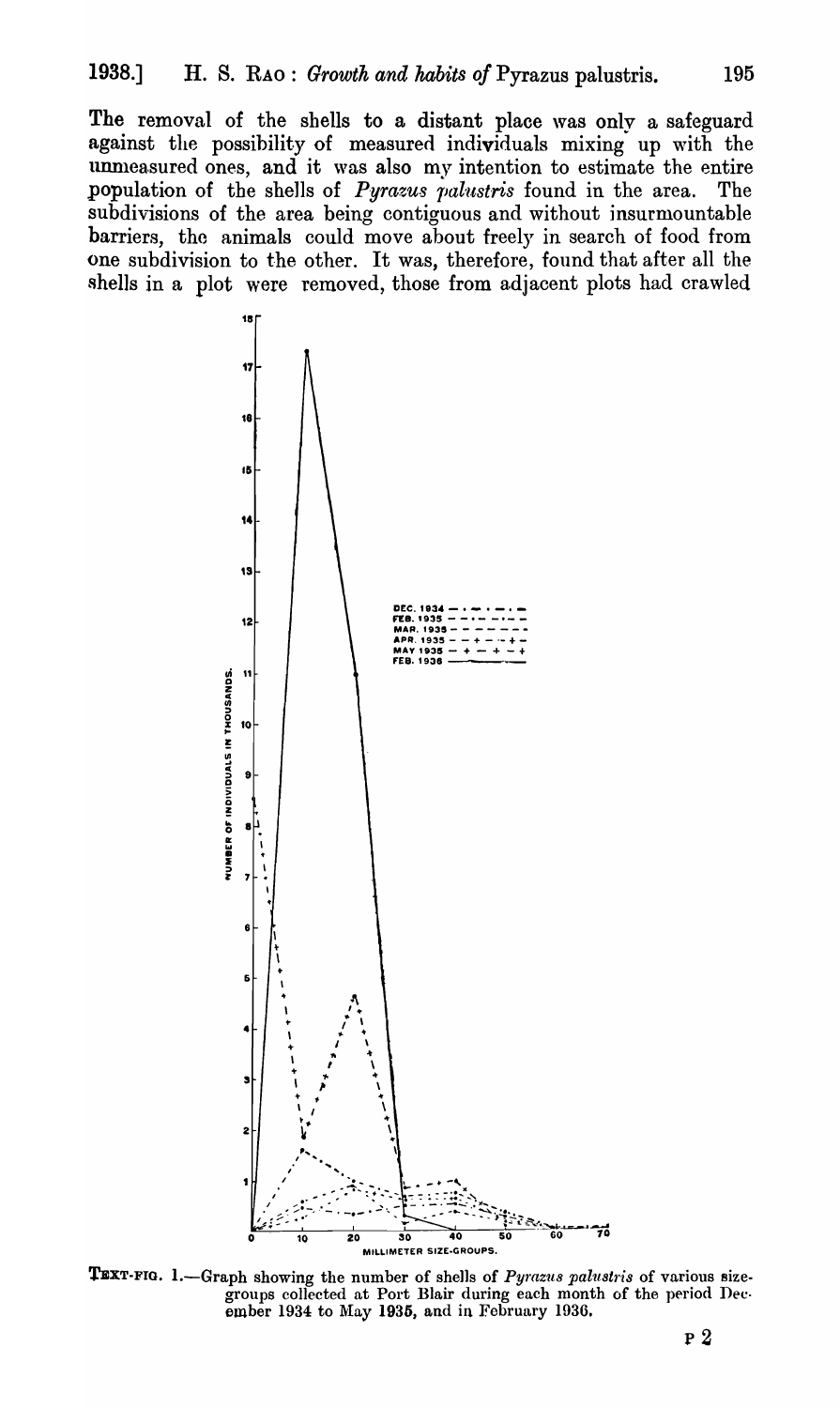over to the depleted one. This frequent migration of individuals from one plot to another did not frustrate my object of estimating the population of shells in the whole area, and as pointed out above, the subdivision of the area into plots was only a matter of convenience for the systematic collection of shells.

The first observation in the area under discussion was made on the 29th December 1934, and the last was concluded on the 29th May 1935, exactly five months later. Collections of shells and their measurement were also undertaken during the intervening months, *i.e.*, from February to April 1935. All the shells 10 millimeters in maximum height and those above 10 mm. were removed from the area leaving only the very young ones below 10 mm. in height. The dead shells which occurred along with the living ones were, however, not measured as many of them had their spire and peristome damaged, but the number of dead shells taken in each plot was counted and recorded. The details of these data are shown in Table I. On a subsequent visit to Port Blair in February 1936, I took the opportunity of collecting more data from the same area, which had been repopulated with shells of various sizes of the same species none of which, however, exceeded 40 mm. in height. It was also observed that the number of young shells below 10 mm. in height which could be counted in thousands in May 1935 had been reduced to less than 150. Presumably, the residual population of young shells below 10 mm. in height which was left undisturbed in the area had grown up to these sizes during the interval of about 9 months from June 1935 to February 1936. The fact that very young shells of the category  $2$  to  $9$  mm. occurred in insignificant numbers (less than 0-5 per cent. of the total population) shows that no new incursion of larval forms from the open sea had taken place during this period.

| requires of contriguous prots.                                                                                                                                                                      | TT. | $\mathbf{r}$                        | ₽ | ັ | A | ൰        |
|-----------------------------------------------------------------------------------------------------------------------------------------------------------------------------------------------------|-----|-------------------------------------|---|---|---|----------|
|                                                                                                                                                                                                     |     |                                     |   |   |   |          |
| No. of shells 10 mm. and above $\left\{\n\begin{array}{ccc}\n1935 & 306 & 2,674 & 2,966 & 1,236 & 4,578 & 2,801 & \uparrow \\ 1936 & 3,831 & 36 & 109 & 445 & 3,431 & 5,873\n\end{array}\n\right\}$ |     |                                     |   |   |   |          |
| No. of shells below 10 mm. in $\begin{cases} 1935 & \dots & \dots & \dots & 8,590^1 & 2 \\ 1936 & 35 & \dots & \dots & 27 \end{cases}$                                                              |     |                                     |   |   |   |          |
|                                                                                                                                                                                                     |     |                                     |   |   |   |          |
|                                                                                                                                                                                                     |     | $\frac{1}{200}$ ft. $\frac{1}{200}$ |   |   |   |          |
| No. of shells 10 mm. and above $\begin{cases} 1935 & 1 & 606 & 1,909 & 2,358 & 464 \ \text{in height.} & 1936 & 1,111 & 2,027 & 4,431 & 5,556 & 832 \end{cases}$                                    |     |                                     |   |   |   | 258      |
|                                                                                                                                                                                                     |     |                                     |   |   |   | 973      |
| No. of shells below 10 mm. in $\begin{cases} 1935 & \cdots & \cdots & \cdots \\ 1936 & 41 & 17 & 2 & 1 & 2 \end{cases}$<br>Names of contiguous plots. L J I H E G                                   |     |                                     |   |   |   |          |
|                                                                                                                                                                                                     |     |                                     |   |   |   | $\bf{7}$ |
|                                                                                                                                                                                                     |     |                                     |   |   |   |          |

*Diagrammatic representation of the Plots in relation to one another.*<br>
Names of contiguous plots. K F D C A B

<sup>1</sup> This number does not represent the entire population of young shells in this plot, as only specimens found in a small patch of mud  $6' \times 6'$ , approximately one-fifth of the area of the plot, were collected. Probably, the entire population of young shells in this plot would exceed fifty thousand.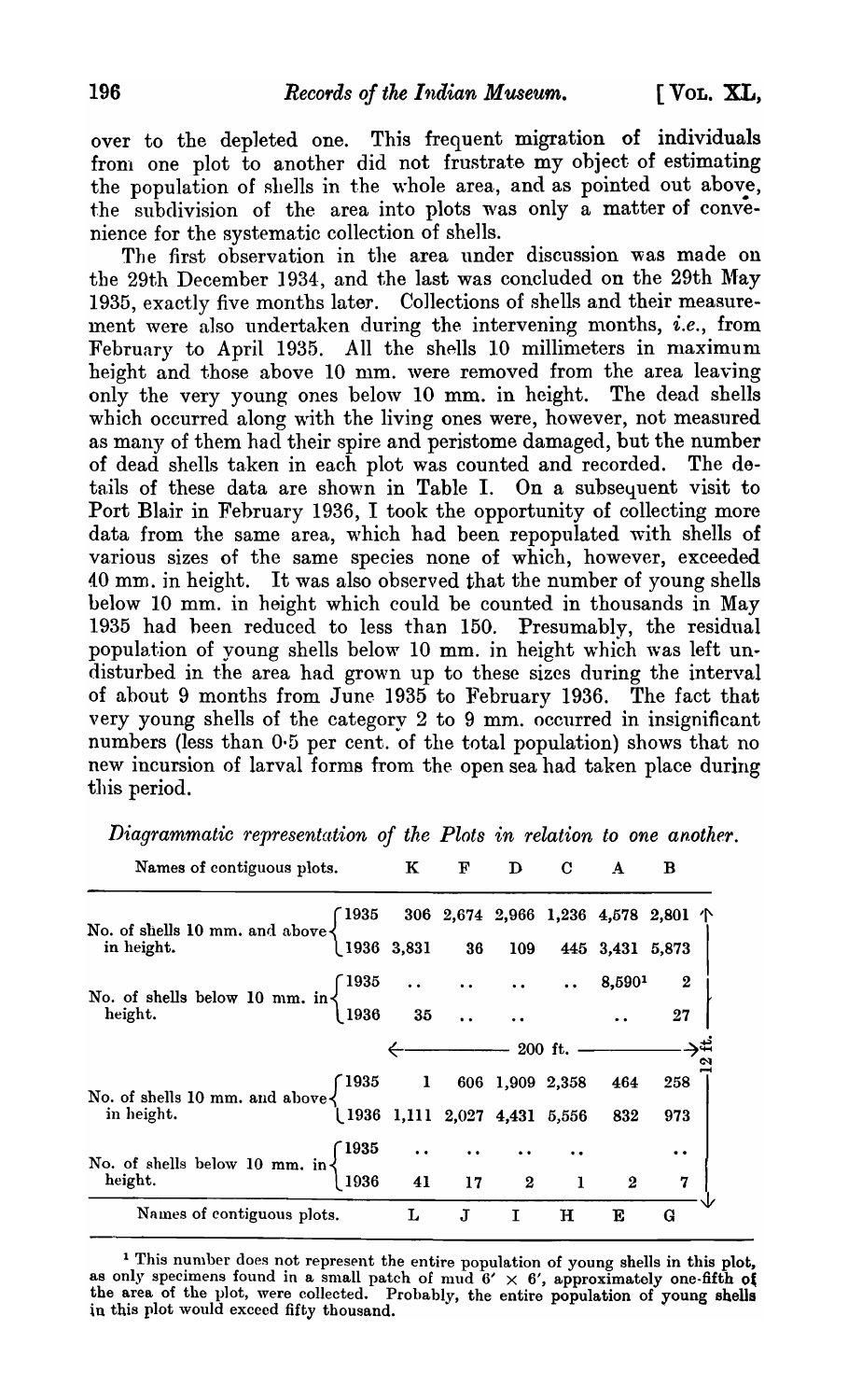## 1938.] H. S. RAO: *Growth and habits of Pyrazus palustris.* 197

The diagram on page 196 represents the position of the 12 plots in. relation to one another, the number of shells of *Pyrazus palustris* above and below the 10 mm. category taken in each plot during the years 1935, 1936. It above all shows one thing clearly, namely, the exclusive occurrence of the very young shells in Plot A during 1935 and their scanty distribution in the various plots in February 1936. The larger shells above 10 mm. in height are relatively well spread-out in the plots both in 1935 and in 1936. The exact numbers of live and dead shells found in the area in both years are shown below :

| Live.  | Dead. | Percentage of<br>Dead to Total<br>Population. |  |  |
|--------|-------|-----------------------------------------------|--|--|
| 28,749 | 4,914 | 14.6                                          |  |  |
| 28,787 | 4,403 | 13.3                                          |  |  |
|        |       |                                               |  |  |

The plots that had a rocky bottom and were covered only with coarse sand had usually a sparse population of shells, while those in which there was abundant growth of minute algae on the bottom or a fine deposit of silt or mud had a relatively much largor population of shells, particularly of the younger forms. The very young forms below 10 mm. in height were, however, found in parts of the area where fine mud brought down from land by the rains has been deposited and left practically undisturbed during the incoming and outgoing tides. The absence of larger individuals exceeding 70 mm. in height was also remarkable, only two shells of the 70 mm. category having been found in the whole area from December 1934 to February 1936. Several of the larger examples of *Pyrazus palustris* were dissected and smears of the sexual glands examined. The visceral mass of the larger male shells is distinguished from that of the larger female shells by the presence of the yellow gonad developed round the digestive gland, which occupies a greater part of the long spiral portion of the visceral mass and is of a greenish colour with a median white streak. The visceral mass of the female is of a. dull brown colour. The smears of the sexual glands of the females showed no trace of ova, while those of a few males above 50 mm. in height showed fully developed spermatozoa. Presumably, the development of the sexual products in the female takes place at a much later age than in the male. Sewell *(op. cit.)* found no sexually mature individuals at all in his colleetion of 212 shells of the same species in the Nankauri Harbour, Nicobars, although 44 of them were between 58 and 125 mm. in height<sup>1</sup>.

The rocks and the mud on which *Pyrazus palustris* was found in Port Blair were carefully examined on several occasions, but no trace of the eggs or larvae of this species was detected. Some of the largest individuals obtained were kept in aquaria in the Laboratory for observations from the beginning of January 1935 to the middle of July of the same year, but as the individuals were sexually immature no eggs or larvae were observed in the aquaria. The occurrence of a large number of very young shells in the month of May 1935, which were

<sup>&</sup>lt;sup>1</sup>In the Indian Museum collection there are a few large specimens of this species from an unknown locality, the largest of which is 130 mm. high. von Martens (in Max. Weber's Zool. Ergebn. Niederland. Ost. Ind., IV, p. 176, 1897) mentions that a specimen 160 mm. high is prosent in the collections at Turin.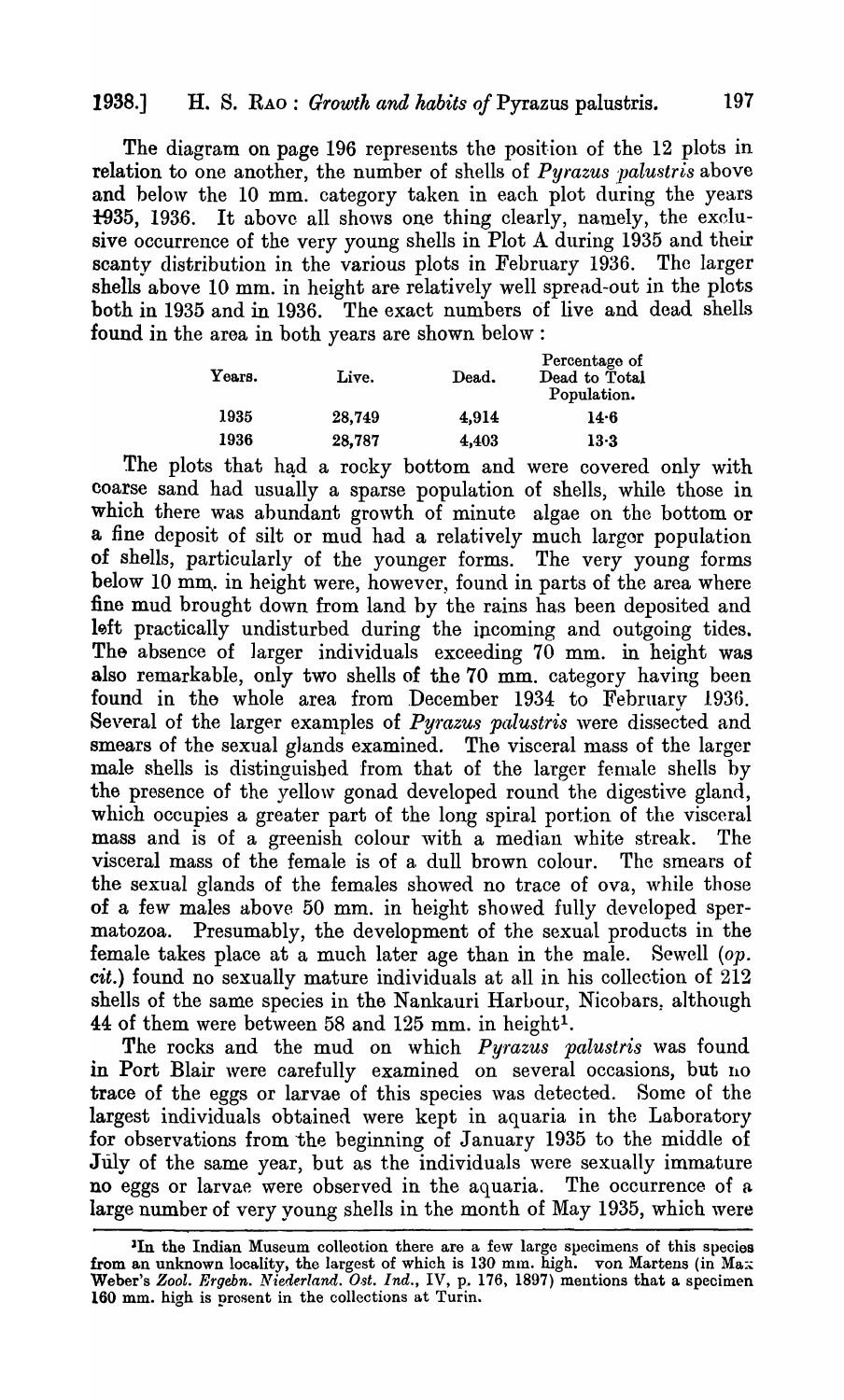not found in the previous months from December 1934, suggests the possibility of post-larval forms from the open sea having settled down in the area. As was already pointed out, the fine silt and mud deposit in the channels between rocks being a favourable environment for the rapid growth of young forms, the post-larval population of *Pyrazus palustris* which drifted into that area must have found a foot-hold there and colonised it successfully. Examination of the plankton obtained along the coasts near Port Blair during the months December to April has revealed that a large variety of post-larval forms of Gastropods occurs in the off-shore waters of which those which resemble, in general form and sculpture, the Cerithiid shell are common. Presumably, some, at any rate, of the Cerithiid-like shells" belong to *Pyrazus palustris.* Of this, however, there can be no certainty until the development of the post-larval forms is closely followed in the Laboratory<sup>1</sup>. One thing, however, is certain, that no adult forms of *Pyrazus palustris* have ever been observed by me along the Port Blair coast between North Bay and Beadonabad, a distance of over ten miles; and the population of this species observed in the restricted area near Port Blair could only have been derived from a much larger adult population occurring in some part of the South Andaman coast where conditions for the growth of this species are more favourable than at Port Blair.

The absence at Port Blair of very young shells between 2 and 9 mm. in height during the months, December 1934 to April 1935, and their occurrence in very large numbers in May 1935 lead to the conclusion that breeding amongst the adults of the species must have taken place elsewhere in the intervening months between January and April, or even earlier. The fact that in February 1936 the young shells of  $2$ to 9 mm. in height were so few in number makes it probable that the breeding season is either March or April. Until the life-history of the animal is studied in further detail, the breeding-period will be a matter for conjecture.

Considering the data presented in Table I relating to the measurements of shells collected between the months of December 1934· and May 1935, and in February 1936, it will be seen that the shells fall into eight distinct size-groups the range of which lies between 2 mm. and 72 mm. The smallest size-group consists of individuals with a height of 2 to 9 mm., and the next size-group of those with a height of 10 mm. to 19 mm., and the next of 20 mm. to 29 mm. and so on. The numbers of shells belonging to each group are plotted in the graph (Textfig. 2) which shows several peaks in the curve, the first at the 5 mm. category, the second between the 18 to 20 mm. category, and the third at the 40 mm. category. Between the 40 mm. and the 70 mm. categories there are a few relatively low peaks which are not of much significance in the application of the majority size method to the determination of age in older individuals. Thus it is shown that in a large collection of the shells which represent the entire population of the species occurring in that particular locality, the largest numbers of individuals

<sup>&</sup>lt;sup>1</sup> There were no facilities in the Laboratory at Port Blair to study the development of larval forms.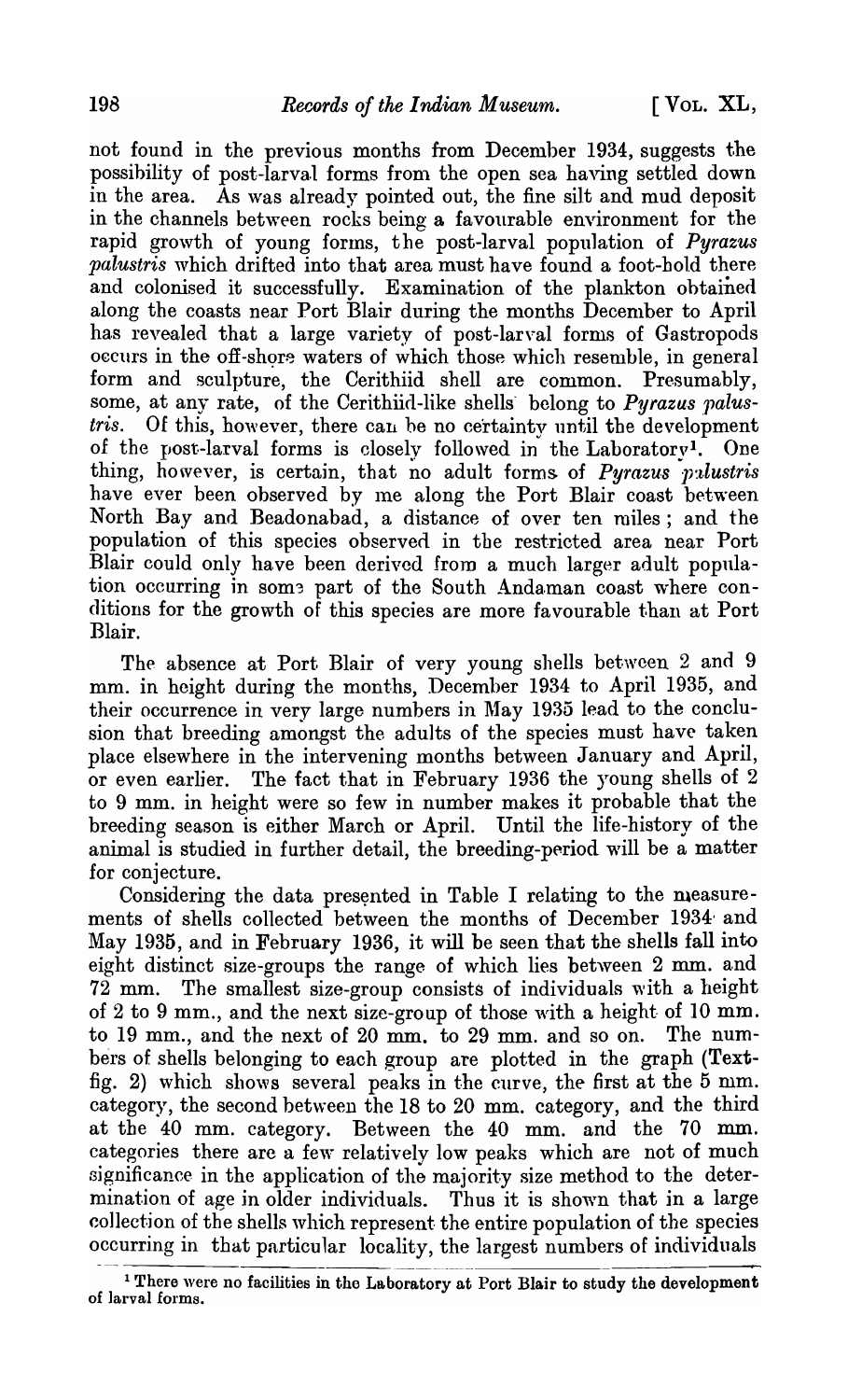belong to three dintinct size-groups. Each of these groups seems to represent a year-class, the 5 mm. group to the first vear, the 18-20 mm. group to the second year, and the 40 mm. group to the third year. The rate of growth of the 5 mm. class in a year seems therefore to be about 13-15 mm., and of the 18-20 mm. class 20-22 mm. in a year.



TEXT-FIG. 2.-Graph showing the number of shells in the majority-sizes of Pyrazus palustris occurring in Port Blair in the years 1935 and 1936.

Sewell's (op. cit.) estimates of the year-classes in the Nicobar shells of the same species are at variance with those presented in this paper. This is to be expected as Sewell was dealing with only a small collection of shells whereas in this paper the estimates of the year-classes are based on a collection nearly 270 times as large as his, and in statistical methods of age determination the larger the sample of population measured the more accurate are the results. The comparative statement of the two estimates which is given below reveals the extent of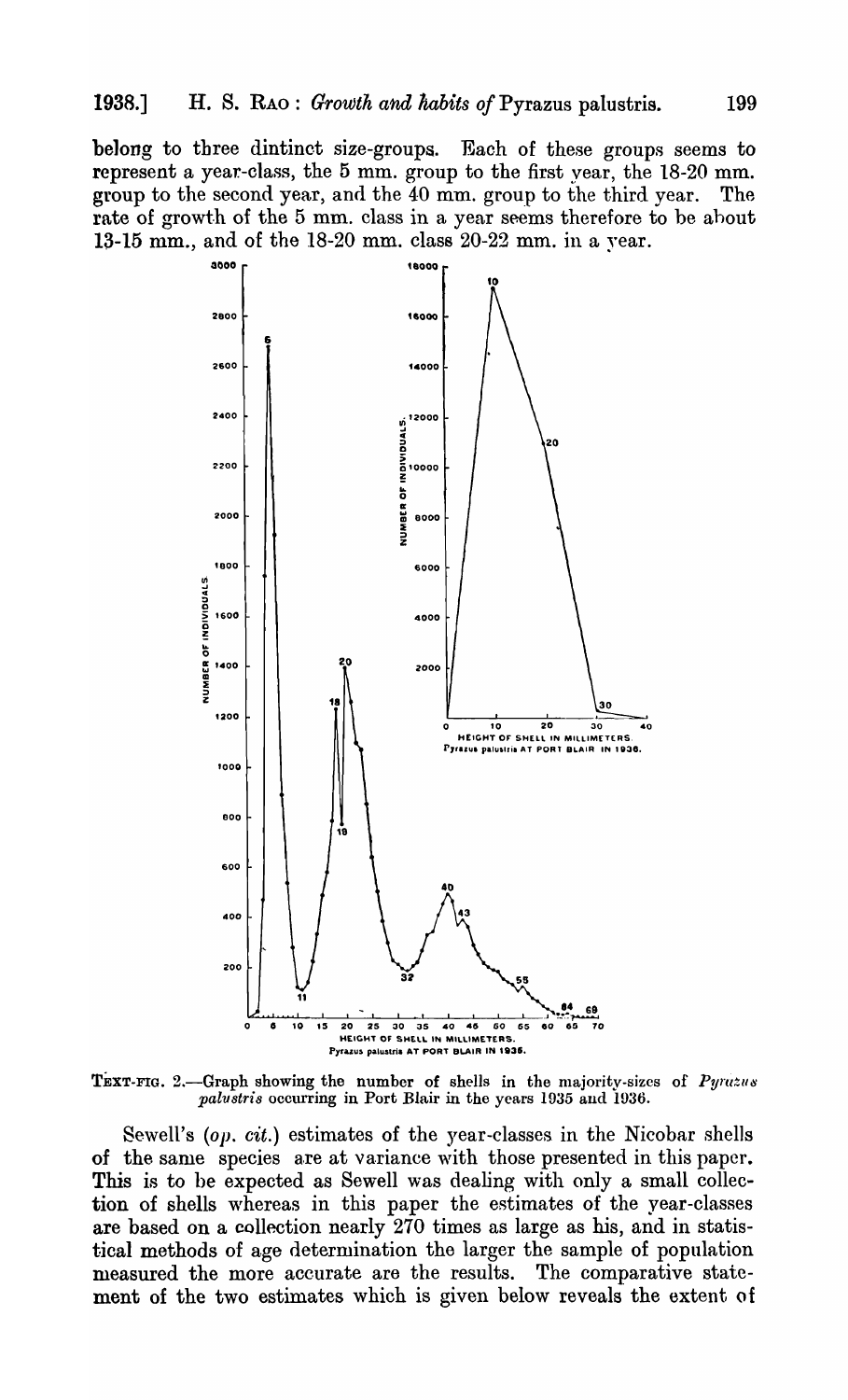this variance. The range of height in mm. in each year class is taken as the criterion for determining the limits between the majority sizegroups.

|                                  | 1st year.            | 2nd year.              | 3rd year.              | 4th year.                                             |
|----------------------------------|----------------------|------------------------|------------------------|-------------------------------------------------------|
| Nicobar shells<br>Andaman shells | $9 - 19$<br>$2 - 11$ | $24 - 38$<br>$11 - 32$ | $58 - 91$<br>$32 - 72$ | $109 - 120$<br>unknown.<br>(probably<br>$72 - 150$ ). |

The gaps in the range of size of shells from the Nicobars would probably have disappeared had a much larger collection been measured. In the Andaman shells, the difference between the lower and upper limits of the range of size of each year class exhibits a curious regularity in approximately doubling itself with each year of growth. Thus the difference in the 1st year class is 9, in the 2nd year class 21, and in the 3rd year class 40. If this phenomenon is of any significance, it should be possible to estimate the range of size of the 4th year class, which, taking the difference in the 4th year class to be about 80, would be approximately 72-150 mm.

With a view to study the rate of growth in the young individuals of *Pyrazus palustris*, a sample of mud from the Plot A containing young forms of the species was removed to the Laboratory and kept in a large basin of sea-water. The specimens contained in the sample of mud were measured and left in the basin undisturbed. The sea-water was changed everyday. A small lot of the young shells, approximately a sixth of the number present in the basin, was measured again after six weeks. The numbers of shells present in each size-group are shown in the following table. Unfortunately, further observations on growth had to be discontinued as the *Trochus* Fishery work was abandoned and I had to return to Calcutta. The specimens under observation were, however, removed to Calcutta, but a majority of them were found dead a few days after my arrival.

| 28th May 1935.                                                                                                                                                                                                           |                                                                                                   | 13th July 1935.                                                                                                                                                                                                                |                                                                                                |  |  |  |  |
|--------------------------------------------------------------------------------------------------------------------------------------------------------------------------------------------------------------------------|---------------------------------------------------------------------------------------------------|--------------------------------------------------------------------------------------------------------------------------------------------------------------------------------------------------------------------------------|------------------------------------------------------------------------------------------------|--|--|--|--|
| MM.<br>Size-groups.                                                                                                                                                                                                      | Number of<br>shells.                                                                              | MM.<br>Síze-groups.                                                                                                                                                                                                            | Number of<br>shells.                                                                           |  |  |  |  |
| $2.0 - 2.9$<br>$3.0 - 3.9$<br>$4.0 - 4.9$<br>$5.0 - 5.9$<br>$6.0 - 6.9$<br>$7.0 - 7.9$<br>$8.0 - 8.9$<br>$0.0 - 9.9$<br>$10.0 - 10.9$<br>$11.0 - 11.9$<br>$12.0 - 12.0$<br>$13.0 - 13.9$<br>$140 - 149$<br>$15.0 - 15.9$ | 22<br>478<br>1,761<br>2,685<br>1,935<br>891<br>539<br>276<br>115<br>61<br>32<br>$\bf 5$<br>3<br>ı | $2.0 - 2.9$<br>$3.0 - 3.9$<br>$4.0 - 4.9$<br>$5.0 - 5.9$<br>$6.0 - 6.9$<br>$7.0 - 7.9$<br>$8.0 - 8.9$<br>$9.0 - 9.9$<br>$10·0$ — $10·9$<br>$11.0 - 11.9$<br>$12.0 - 12.9$<br>$13.0 - 13.9$<br>$14·0$ — $14·9$<br>$15.0 - 15.9$ | 15<br>77<br>121<br>294<br>371<br>280<br>125<br>104<br>47<br>25<br>4<br>$\overline{\mathbf{2}}$ |  |  |  |  |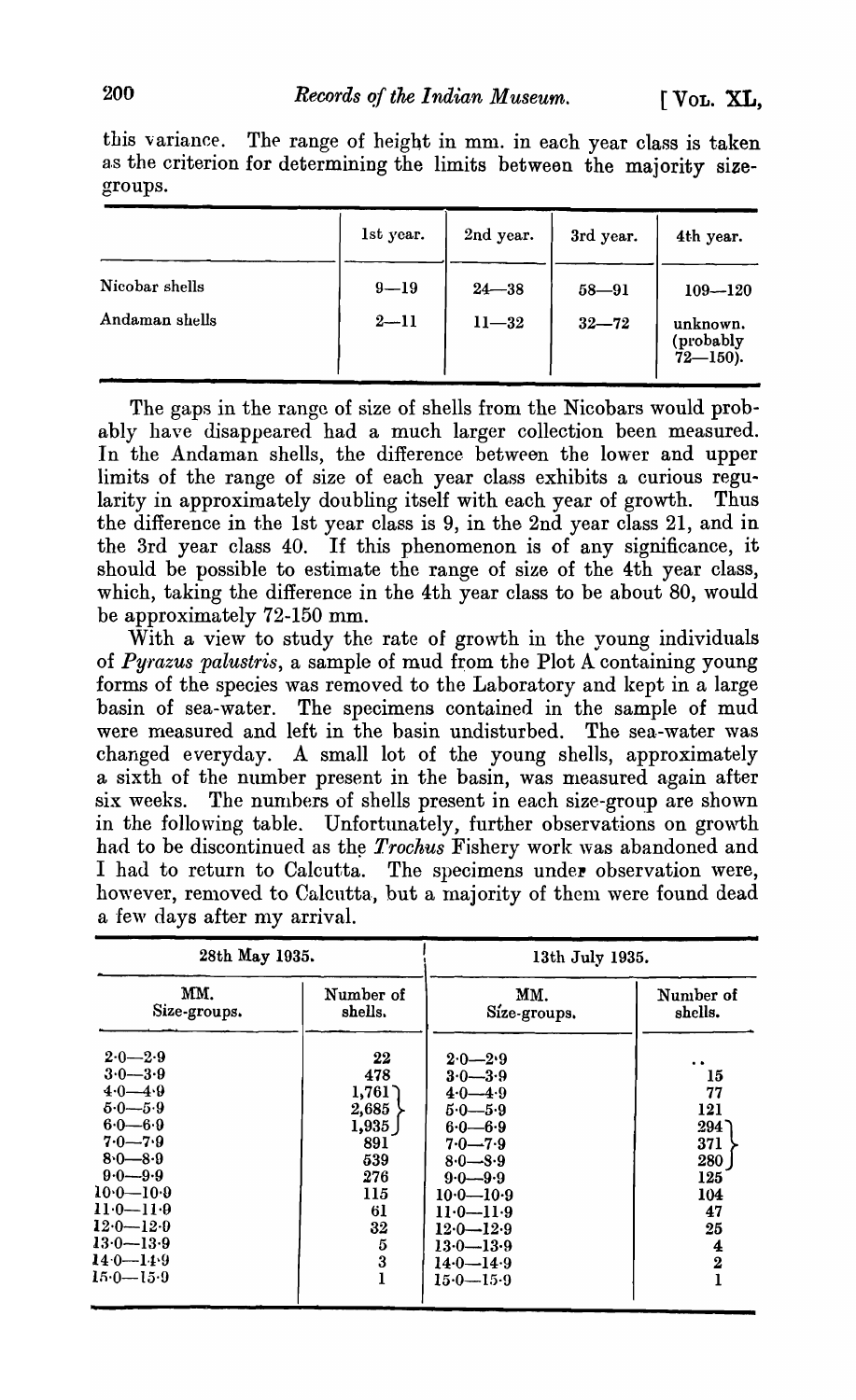The percentage frequencies of the individuals in each size-group both in May and July of 1935 shown plotted in text-fig. 3 show clearly how the mode has moved on from the 5 mm. group to the 7 mm. group. That is to say, the majority of the individuals taken in May 1935 belonged to the size-groups, 4-6, while tho majority of the same lot. measured again in July 1935 belonged to the slightly higher size-groups 6-8. This indicates the growth of the shell in height from  $5 \text{ mm}$ . to 7 mm. in a period of about six weeks.



TEXT-FIG. 3.-Graph showing the growth of young *Pyrazus palustris* under Laboratory conditions determined by the majority-size method.

The movements of the individuals of the population of *Pyrazus palustris* within the boundaries of the area described in the earlier paragraphs were very considerable, but curiously, no specimen, dead or alive, was found outside the limits of the area during the period of my investigation. This is perhaps to be explained by the fact that the barriers set up by the barren rocks and sand in the surrounding regions which were practically dry when the tide had run out were sufficient to check the further colonisation of the species. Besides, heavy surf which prevails at all hours of the day along the Port Blair coast-line seems to be inimical to this species, and consequently no individuals are found on the sea-ward side of the rocky beach. Within the boundaries of the habitat of *Pyrazus palustris* at Port Blair, the rocks on the sides of the channels are covered at high tide with sea water. At this time, some examples of the species cling to the top of the rocks, but as the tide recedes they descend into the channel again or crawl into fissures and crevices on the sides of the rocks. The younger examples, particularly those below 30 mm. in height, are gregarious in their habit and congregate together in cracks and fissures at the base of the rocks or under stones. The larger examples, although slow in their movements, seem to exhibit considerable activity and are found scattered singly or in small groups of threes and fours all over the area. A great majority of the dead shells are occupied by hermit-crabs, but a few which have a worn-out spire and peristome are empty.

The features of the visceral mass in this species have already been referred to, but there are a few other points in the gross anatomy of the animal which are worthy of mention. In all the examples that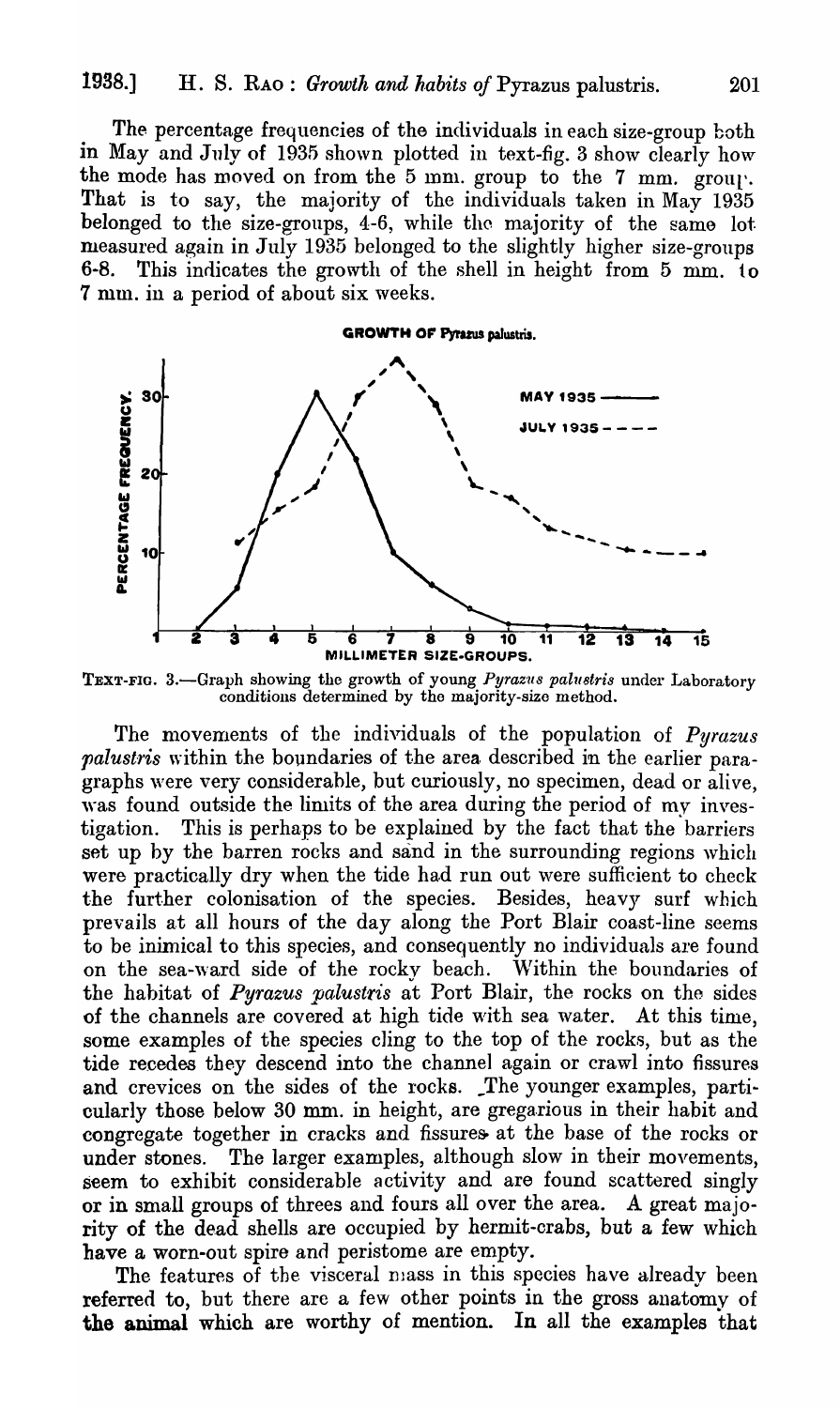I have examined considerable reserves of food material in the form of refringent granules were found accumulated in and around the digestive gland. The long cylindrical crystalline style<sup>1</sup> which is lodged in a caecum, the numerous chitinous folds in the thickened walls of the stomach and the long cord -like intestine are other interesting features of the anatomy<sup>2</sup>.

The presence of large accumulations of refringent granules around the digestive gland suggested an experiment with these animals to test<br>their capacity to survive adverse conditions of life. Two examples, their capacity to survive adverse conditions of life. 5·58 cms. and 5·40 cms. in maximum height respectively collected on the 4th January 1935 were weighed in a chemical balance after wiping away the water adhering to the shells, and left in a large enamel basin of sea-water just enough to keep them immersed in it. The sea-water was changed everyday, and the shells (with the animal inside) were weighed (after wiping away the water) every week at first, and every month later, until they were found dead on the 4th June 1935. In the absence of mud, sand, or algal growth in the basin, the animals were completely starved. The loss of weight at the end of the first week and a month before their death was quite appreciable, but in the intervening period it was comparatively low or even negligible. The total loss of weight over a period of four months was, in the case of the larger specimen,  $21·3$  per cent. of its original weight, and in that of the smaller  $28.8$  per cent. of the original weight. The details of weighment on each occasion and other information in regard to this experiment are given below. The results having been obtained from inadequate data may not prove to be of much value in drawing conclusions from this experiment. There seems to be no doubt, however, that *Pyrazus palustris* is a species capable of tiding over adverse periods when food is not available, subsisting, presumably, on the reserves of food in the form of refringent granules accumulated in the digestive gland.

|                                                                                                     |                                                                          | Shell-5.58 cms. high.                                                | Shell- $5.40$ cms. high.                                                 |                                                           |                                                         |  |  |
|-----------------------------------------------------------------------------------------------------|--------------------------------------------------------------------------|----------------------------------------------------------------------|--------------------------------------------------------------------------|-----------------------------------------------------------|---------------------------------------------------------|--|--|
| Dates on which shells were<br>weighed.                                                              | Weight of<br>shell in<br>grams.                                          | Loss of<br>weight in<br>grams.                                       | Weight of<br>shell in<br>grams.                                          | Loss of<br>weight of<br>grams.                            | No. of<br>days.                                         |  |  |
| 4. i. 35<br>11. i. 35<br>18. i. 35<br>25. i. 35<br>8. ii. 35<br>1. iii. 35<br>2. iv. 35<br>4. v. 35 | $15 - 23$<br>14.76<br>14.75<br>14.59<br>14.54<br>14.54<br>14.52<br>14.04 | 0:47<br>0.01<br>0.16<br>0.05<br>$\ddot{\phantom{a}}$<br>0.02<br>0.48 | 14.46<br>13.63<br>13.55<br>13.50<br>13.50<br>$13 - 40$<br>13.39<br>12.90 | 0.83<br>0.08<br>0.05<br>$\cdot$ .<br>0.10<br>0.01<br>0.49 | $\bullet$<br>7<br>7<br>7<br>14<br>21<br>32<br>$\bf{32}$ |  |  |
| Total loss of weight in four<br>months.                                                             | $\bullet$                                                                | $1-19$                                                               | $\bullet$ $\bullet$                                                      | 1.56                                                      | 120                                                     |  |  |

*Table showing the weights of two individuals of* Pyrazus palustris *starved during a period of* 4 *months.* 

<sup>1</sup> Yongc, C. M., *Sci. Rep. Great Rarrier Reef Exped.*, 1928-29, I, pp. 274-279 (1932) ; . Seshaiya, R. V., *Rec. Ind. Mus.*, XXXIV, pp. 171-175 (1932).

<sup>&</sup>lt;sup>2</sup> The anatomical features of an allied species, *Telescopium telescopium* (Brug.), are described by Berkeley, M. J. and Hoffman, G. H., in the *Zool. Journ*. V, pp. 431.<br>436, 2 pls. (1831).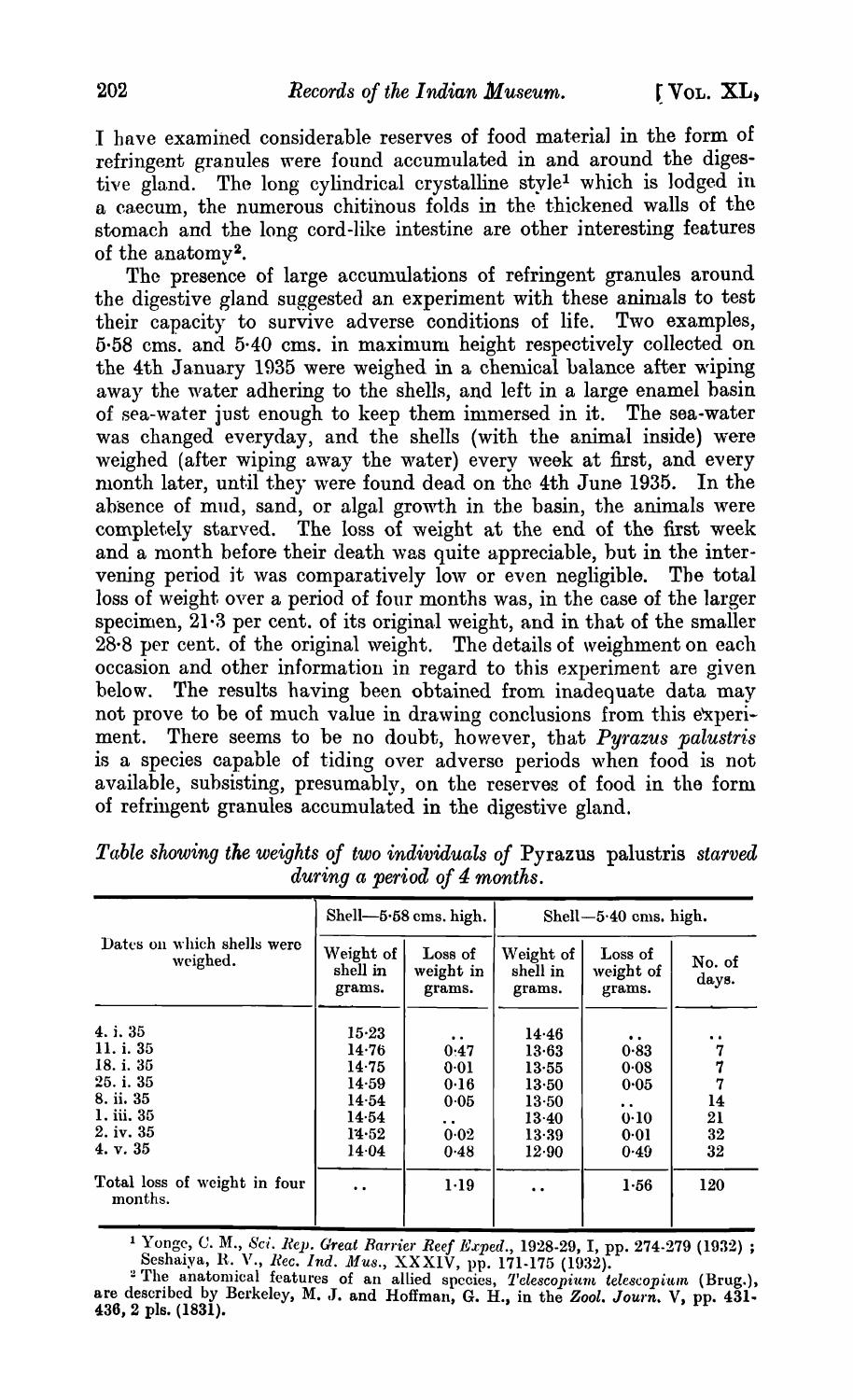#### SUMMARY.

1. From a large population of *Pyrazus palustris* occurring in a restricted area near Port Blair, the ages of the various sizes of shells have been determined by the 'majority-size' or 'age-group' method. From a study of the entire populations occurring in the area in two consecutive years it has been shown that shells 5 mm. high are in their first year of growth, shells 18-20 mm. high in the second year of growth, and shells 40 mm. high in the third year of growth.

2. The large population of young shells of the  $2-9$  mm. size-group of the 1935 year class reached in about nine months the next size-group 10-19 mm.

3. Growth is rapid in the very young shells under Laboratory conditions closely approximating to those in nature. 5 mm. shells grow up to the 7 mm. size in a period of about 6 weeks.

4. The habits of *Pyrazus palustris* have been studied in some detail. In early life the Mollusc seems to prefer a muddy habitat to a rocky or sandy one. The distribution of this species in Port Blair is restricted to a very small area. From the fact that no sexually mature individuals occur in Port Blair, it is surmised that the area has been colonised by post-larval stages of the species occurring in the off-shore plankton.

5. The breeding period is believed to be March or April. This is deduced from the fact that no young shells of the 2-9 mm. class occur in Port Blair between December and April.

6. The species is capable of living without food for a considerable period. The loss of weight in individuals due to want of food is demonstrated. It is presumed that during periods of starvation they live on reserves of food present in the digestive gland in the form of refringent granules.

#### TABLE I.

*Table showing the number of living shells of each size-group and the number of dead shells collected on ·various dates in each of the twelve plots of the area in Port Blair.* 

|                    |                         |                      | Millimeter Size-groups. |                      |         |         |                  |       |                      |                |                  |              |  |  |
|--------------------|-------------------------|----------------------|-------------------------|----------------------|---------|---------|------------------|-------|----------------------|----------------|------------------|--------------|--|--|
| <b>Names</b><br>of | Dates of<br>collection. |                      |                         |                      |         |         |                  |       |                      | No. of Shells. |                  | <b>Total</b> |  |  |
| Plots.             |                         | 70                   | 60                      | 50<br>20<br>40<br>30 | 10      | $2 - 9$ | Living.          | Dead. | No. of<br>shells.    |                |                  |              |  |  |
|                    | 29. xii. 34             | $\ddot{\phantom{a}}$ | 34                      | 313                  | 584     | 513     | 336              | 478   | 3                    | 2,261          | 370              | 2,631        |  |  |
|                    | 2. ii. 35               | $\ddot{\bullet}$     | 30                      | 226                  | 387     | 189     | 74               | 92    | $\cdot$              | 998            | 246              | 1,244        |  |  |
|                    | 22. iii. 35             | $\ddot{\phantom{0}}$ | 22                      | 151                  | 282     | 105     | 80               | 5     | $\ddot{\bullet}$     | 595            | 245              | 840          |  |  |
| A                  | 19. iv. 35              | $\ddot{\phantom{0}}$ | 15                      | 109                  | 206     | 59      | 28               | 11    | $\ddot{\phantom{1}}$ | 428            | 73               | 501          |  |  |
|                    | 2. v. 35                | $\ddot{\phantom{0}}$ | 1                       | 7                    | 23      | 10      | 4                | 3     | $\bullet$            | 48             | 70               | 118          |  |  |
|                    | 28. v. 35               | $\ddot{\bullet}$     | . .                     | $\bf{2}$             | 23      | 3       | $\boldsymbol{6}$ | 217   | 8,587                | 8,838          | $\ddot{\bullet}$ | 8,838        |  |  |
|                    | 7. ii. 36               | $\bullet\bullet$     | $\bullet\ \bullet$      | $\cdot$              | $\cdot$ | 7       | 1,490            | 1,934 | $\bullet$            | 3,431          | 725              | 4,156        |  |  |
|                    | Total No. in Plot A     | $\ddot{\phantom{0}}$ | 1.02                    | 808                  | 1,505   | 886     | 1,968            | 2,740 | 8,590                | 16,599         | 1,729            | 18,328       |  |  |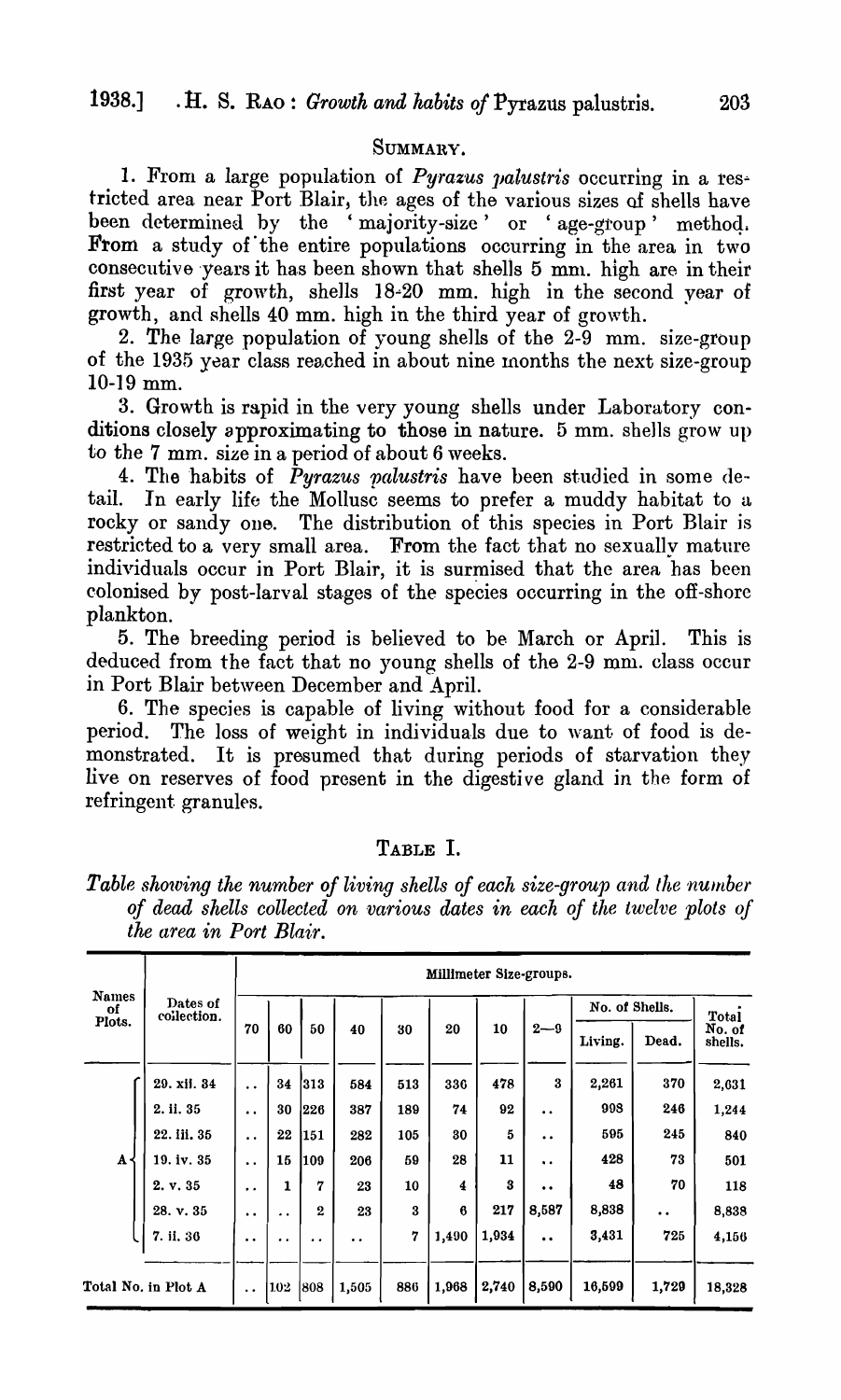|                              |                                                                                                                      |                                              | Millimeter Size-groups. |                        |                      |                      |       |                      |                           |                           |       |                            |  |  |
|------------------------------|----------------------------------------------------------------------------------------------------------------------|----------------------------------------------|-------------------------|------------------------|----------------------|----------------------|-------|----------------------|---------------------------|---------------------------|-------|----------------------------|--|--|
| <b>Names</b><br>Οf<br>Plots. | Dates of<br>collection.                                                                                              | 70                                           | 60                      | 50                     | 40                   | 30                   | 20    | 10                   | $2 - 9$                   | No. of shells.<br>Living. | Dead. | Total<br>No. of<br>shells. |  |  |
|                              |                                                                                                                      |                                              |                         |                        |                      |                      |       |                      |                           |                           |       |                            |  |  |
|                              | 12. ii. 35                                                                                                           | $\ddot{\phantom{a}}$                         | 5                       | 25                     | 37                   | 317                  | 561   | 1,404                | $\bf{2}$                  | 2,351                     | 325   | 2,676                      |  |  |
| $\mathbf{B}$                 | 19. iv. 35                                                                                                           | $\ddot{\phantom{0}}$                         | 12                      | 50                     | 99                   | 33                   | 143   | 115                  | $\ddot{\phantom{0}}$      | 452                       | 185   | 637                        |  |  |
|                              | 15. ii. 36                                                                                                           | $\ddot{\phantom{a}}$                         | $\ddot{\phantom{0}}$    | $\ddot{\phantom{a}}$   | $\ddot{\phantom{1}}$ | $\ddot{\phantom{0}}$ | 1,414 | 4,459                | 27                        | 5,900                     | 168   | 6,068                      |  |  |
|                              | Total No. in Plot B                                                                                                  | $\ddot{\phantom{a}}$                         | 17                      | 75                     | 136                  | 350                  | 2,118 | 5,978                | 29                        | 8,703                     | 678   | 9,381                      |  |  |
|                              | 12. ii. 35                                                                                                           | $\bf{2}$                                     | 16                      | 111                    | 354                  | 195                  | 381   | 141                  | $\ddot{\phantom{0}}$      | 1,200                     | 430   | 1,630                      |  |  |
| $C\left\{$                   | 29. v. 35                                                                                                            | $\ddot{\phantom{0}}$                         | 1                       | 3                      | 20                   | 8                    | 4     | $\ddot{\phantom{0}}$ | $\ddot{\phantom{a}}$      | 36                        | 70    | 106                        |  |  |
|                              | 18. ii. 36                                                                                                           | $\ddot{\phantom{0}}$                         | . .                     | $\ddot{\phantom{1}}$   | $\ddot{\phantom{a}}$ | 11                   | 291   | 143                  | $\ddot{\phantom{0}}$      | 445                       | 281   | 726                        |  |  |
|                              | Total No. in Plot C                                                                                                  | $\boldsymbol{2}$                             | 17                      | 114                    | 374                  | 214                  | 676   | 284                  | $\ddot{\phantom{a}}$      | 1,681                     | 781   | 2,462                      |  |  |
|                              | 22. iil. 35                                                                                                          | $\ddot{\phantom{a}}$                         | 4                       | 28                     | 105                  | 84                   | 897   | 572                  | $\ddot{\phantom{a}}$      | 1,690                     | 710   | 2,400                      |  |  |
| D٠                           | 22. iv. 35                                                                                                           | $\ddot{\phantom{0}}$                         | 3                       | 29                     | 255                  | 339                  | 557   | 93                   | $\ddot{\phantom{0}}$      | 1,276                     | 600   | 1,876                      |  |  |
|                              | 18. il. 36                                                                                                           | $\ddot{\phantom{0}}$                         | . .                     | $\ddot{\phantom{a}}$   | $\mathbf 2$          | 28                   | 67    | 12                   | $\ddot{\phantom{0}}$      | 109                       | 113   | 222                        |  |  |
|                              | Total No. in Plot D                                                                                                  | $\ddot{\phantom{a}}$                         | 7                       | 57                     | 362                  | 451                  | 1,521 | 677                  | $\ddot{\phantom{a}}$      | 3,075                     | 1,423 | 4,498                      |  |  |
|                              | 19. iv. 35                                                                                                           | $\ddot{\phantom{a}}$                         | 3                       | 13                     | 80                   | 207                  | 113   | 48                   | . .                       | 464                       | 100   | 564                        |  |  |
| ${\bf E}$                    | 18. ii. 36                                                                                                           | $\ddot{\phantom{a}}$                         | . .                     | $\ddot{\phantom{0}}$   | $\ddot{\phantom{0}}$ | 3                    | 97    | 732                  | $\boldsymbol{2}$          | 834                       | 630   | 1,464                      |  |  |
|                              | Total No. in Plot E                                                                                                  | $\ddot{\phantom{0}}$                         | 3                       | 13                     | 80                   | 210                  | 210   | 780                  | $\bf{2}$                  | 1,298                     | 730   | 2,028                      |  |  |
|                              |                                                                                                                      | $\ddot{\phantom{0}}$                         | 4                       | 58                     | 396                  | 386                  | 1,228 | 602                  | . .                       | 2,674                     | 440   | 3,114                      |  |  |
|                              | $F\left\{ \left\vert \begin{array}{l} 16. \text{ v. } 35 \ 18. \text{ ii. } 36 \end{array} \right. \right.$          | $\ddot{\phantom{a}}$                         | $\ddot{\phantom{0}}$    | $\ddot{\phantom{1}}$ . | 1                    | 5                    | 24    | 6                    | . .                       | 36                        | 280   | 316                        |  |  |
|                              | Total No. in Plot F                                                                                                  | $\ddot{\phantom{0}}$                         | $\mathbf{4}$            | 58                     | 397                  | 391                  | 1,252 | 608                  | $\ddot{\phantom{1}}$      | 2,710                     | 720   | 3,430                      |  |  |
|                              |                                                                                                                      |                                              | 1                       | 25                     | 45                   | 65                   | 109   | 13                   | $\ddot{\phantom{0}}$      | 258                       | 23    | 281                        |  |  |
|                              | $G\left\{ \left. \begin{array}{l} \text{2. v. 35} \\ \text{18. ii. 36} \end{array} \right. \right.$                  | $\ddot{\phantom{0}}$                         | $\ddot{\phantom{0}}$    | $\ddot{\phantom{0}}$   | $\ddot{\phantom{0}}$ | $\cdot$ .            | 50    | 923                  | 7                         | 980                       | 170   | 1,150                      |  |  |
|                              | Total No. in Plot G                                                                                                  | $\ddot{\phantom{0}}$                         | 1                       | 25                     | 45                   | 65                   | 159   | 936                  | 7                         | 1,238                     | 193   | 1,431                      |  |  |
|                              |                                                                                                                      |                                              | 2                       | 12                     | 63                   | 129                  | 1,923 | 229                  | $\ddot{\phantom{1}}$      | 2,358                     | 195   | 2,553                      |  |  |
|                              | $H\left\{\left \begin{array}{c} 2, & v. 35 \\ 19, & \text{ii. } 36 \end{array}\right \right\}$                       | $\ddot{\phantom{a}}$                         | $\ddot{\phantom{1}}$    | $\ddot{\phantom{a}}$ . | $\boldsymbol{2}$     | 38                   | 3,333 | 2,183                | 1                         | 5,557                     | 328   | 5,885                      |  |  |
|                              | Total No. in Plot H                                                                                                  | $\ddot{\phantom{0}}$                         | $\boldsymbol{2}$        | 12                     | 65                   | 167                  | 5,256 | 2,412                | 1                         | 7,915                     | 523   | 8,438                      |  |  |
|                              |                                                                                                                      |                                              | $\mathbf{1}$            | 13                     | 135                  | 142                  | 1,087 | 531                  |                           | 1,909                     | 250   | 2,159                      |  |  |
|                              | $\mathbf{I}$ $\left\{ \left  \begin{array}{l} 16. \text{ v. } 35 \\ 18. \text{ ii. } 36 \end{array} \right. \right.$ | $\ddot{\phantom{0}}$<br>$\ddot{\phantom{0}}$ | $\ddot{\phantom{1}}$    | $\ddot{\phantom{0}}$   | 1                    | 207                  | 2,025 | 1,208                | $\ddot{\phantom{1}}$<br>2 | 4,433                     | 137   | 4,570                      |  |  |
|                              | Total No. in Plot I                                                                                                  | $\ddot{\phantom{0}}$                         | 1                       | 13                     | 136                  | 349                  | 4,012 | 1,829                | $\boldsymbol{2}$          | 6,342                     | 387   | 6,729                      |  |  |

TABLE I-contd.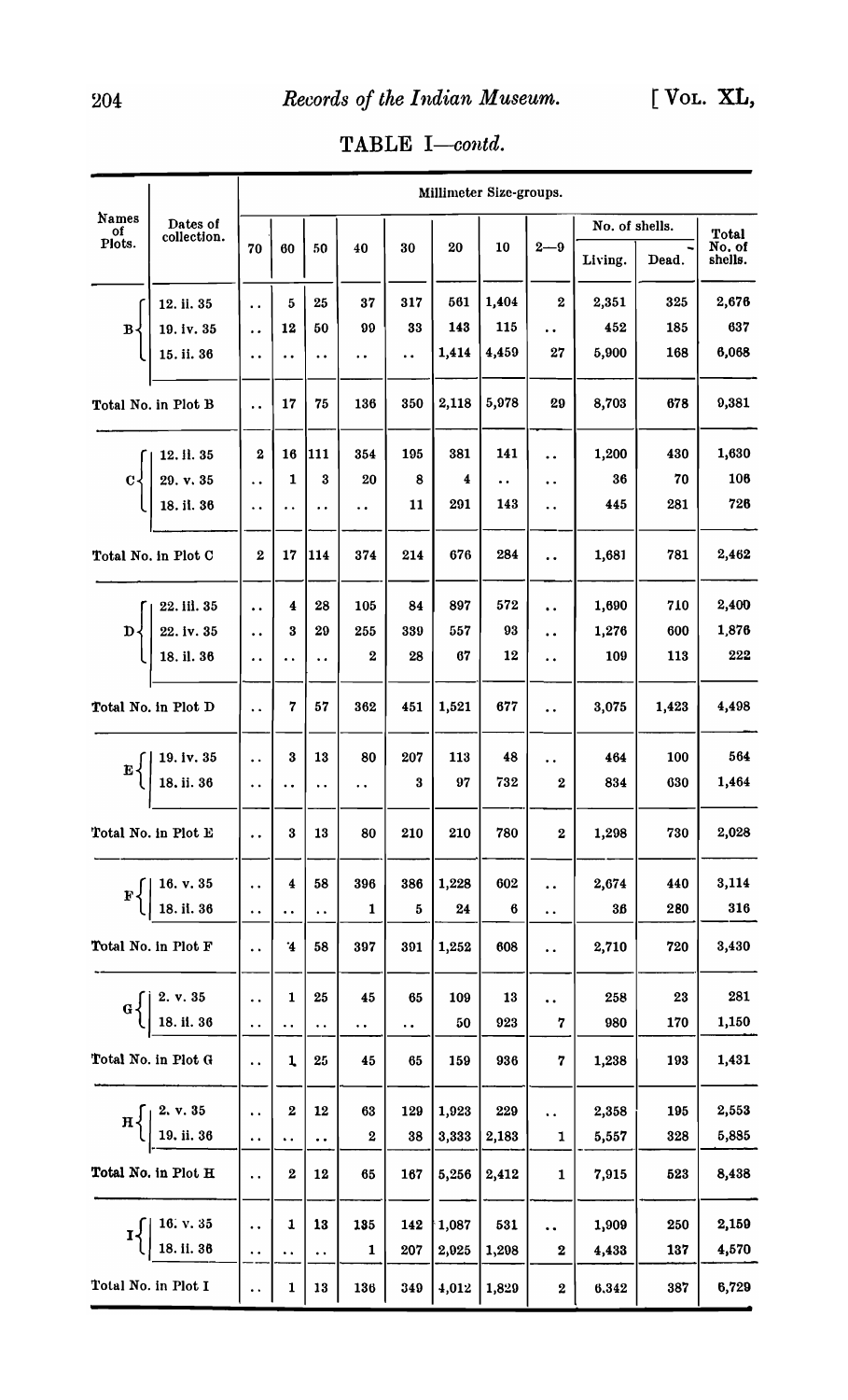|                              |                                                       | Millimeter Size-groups. |                      |                      |                      |                      |                      |                      |                      |                |              |                   |  |
|------------------------------|-------------------------------------------------------|-------------------------|----------------------|----------------------|----------------------|----------------------|----------------------|----------------------|----------------------|----------------|--------------|-------------------|--|
| <b>Names</b><br>of<br>plots. | Dates of<br>collection.                               |                         |                      |                      |                      |                      |                      |                      |                      | No. of shells. | <b>Total</b> |                   |  |
|                              |                                                       | 70                      | 60                   | 59                   | 40                   | 30                   | 20                   | 10                   | $2 - 6$              | Living.        | Dhad.        | No. of<br>shells. |  |
|                              | 28. v. 35                                             | $\ddot{\phantom{a}}$    | $\mathbf{2}$         | 14                   | 113                  | 80                   | 220                  | 177                  | $\ddot{\phantom{a}}$ | 606            | 135          | 741               |  |
| $J\left\{ \right.$           | 18. ii. 36                                            | $\ddot{\phantom{0}}$    | $\ddot{\phantom{a}}$ | $\ddot{\phantom{a}}$ | 3                    | 36                   | 725                  | 1,263                | 17                   | 2,044          | 504          | 2,548             |  |
|                              | Total No in Plot J                                    | $\ddot{\phantom{a}}$    | $\mathbf{2}$         | 14                   | 116                  | 116                  | 945                  | 1,440                | 17                   | 2,650          | 639          | 3,289             |  |
| $\mathbf{K}$                 | 28. v. 35                                             | $\ddot{\phantom{a}}$    | $\ddot{\phantom{a}}$ | 13                   | 78                   | 57                   | 80                   | 78                   | $\ddot{\phantom{0}}$ | 306            | 435          | 741               |  |
|                              | 19. ii. 36                                            | $\ddot{\phantom{0}}$    | $\ddot{\phantom{0}}$ | $\ddot{\phantom{0}}$ | $\ddot{\phantom{a}}$ | 8                    | 541                  | 3,282                | 35                   | 3,866          | 1,026        | 4,892             |  |
|                              | Tot al No in Plot K                                   | $\ddot{\phantom{a}}$    | $\ddot{\phantom{0}}$ | 13                   | 78                   | 65                   | 621                  | 3,360                | 35                   | 4,172          | 1,461        | 5,633             |  |
|                              | $L \begin{cases} 28. v. 35 \\ 19. i1. 36 \end{cases}$ | $\ddot{\phantom{a}}$    | $\ddot{\phantom{a}}$ | $\mathbf{1}$         | $\ddot{\phantom{a}}$ | . .                  | $\ddot{\phantom{0}}$ | $\ddot{\phantom{1}}$ | $\cdot$ .            | 1              | 12           | 13                |  |
|                              |                                                       | $\ddot{\phantom{a}}$    | $\ddot{\phantom{0}}$ | $\ddot{\phantom{a}}$ | $\ddot{\phantom{0}}$ | $\ddot{\phantom{0}}$ | 32                   | 1,079                | 41                   | 1,152          | 41           | 1,193             |  |
|                              | Total No in Plot L                                    | $\ddot{\phantom{a}}$    | $\ddot{\phantom{0}}$ | $\mathbf{1}$         | $\ddot{\phantom{a}}$ | $\ddot{\phantom{a}}$ | 32                   | 1,079                | 41                   | 1,153          | 53           | 1,206             |  |
|                              | Total No. in Plots<br>A to L.                         | $\boldsymbol{2}$        | 156                  | 1203                 | 3,294                | 3,264                |                      | 18,770  22,123       | 8,724                | 57,536         | 9,317        | 66,853            |  |

TABLE I-contd.

# TABLE II.

Table showing the number of living shells of each size-group and the total number of dead shells collected during each month of the period of investigation.

|                                                                                   | Millimeter Size-groups. |                      |       |       |       |        |        |                      |                   |                 |                            |  |
|-----------------------------------------------------------------------------------|-------------------------|----------------------|-------|-------|-------|--------|--------|----------------------|-------------------|-----------------|----------------------------|--|
| Months.                                                                           | 70                      | 60                   | 50    | 40    | 30    | 20     | 10     | $2 - 9$              | Living<br>shells. | Dead<br>shells. | Total<br>No. of<br>shells. |  |
| December 1934                                                                     | $\ddot{\phantom{0}}$    | 34                   | 313   | 584   | 513   | 336    | 478    | 3                    | 2,261             | 370             | 2,631                      |  |
| February 1935                                                                     | $\mathbf{2}$            | 51                   | 362   | 778   | 701   | 1,016  | 1,637  | $\mathbf{2}$         | 4.549             | 1,001           | 5,550                      |  |
| <b>March 1935</b>                                                                 | $\ddot{\phantom{a}}$    | 26                   | 179   | 387   | 189   | 927    | 577    | $\cdot$ .            | 2,285             | 955             | 3,240                      |  |
| <b>April 1935</b>                                                                 | $\ddot{\phantom{a}}$    | 33                   | 201   | 640   | 638   | 841    | 267    | $\ddot{\phantom{0}}$ | 2,620             | 958             | 3,578                      |  |
| May 1935                                                                          | $\ddot{\bullet}$        | 12                   | 148   | 896   | 880   | 4,661  | 1,850  | 8,587                | 17,034            | 1,630           | 18,664                     |  |
| February 1936                                                                     | $\ddot{\phantom{a}}$    | $\ddot{\phantom{0}}$ | ٠.    | 9     | 343   | 10,989 | 17,314 | 132                  | 28,787            | 4,403           | 33,190                     |  |
|                                                                                   |                         |                      |       |       |       |        |        |                      |                   |                 |                            |  |
| Total No. of<br>shells collect-<br>ed during the<br>period of in-<br>vestigation. | $\mathbf{2}$            | 156                  | 1,203 | 3,294 | 3,264 | 18,770 | 22,123 | 8,724                | 57,536            | 9,317           | 66,853                     |  |